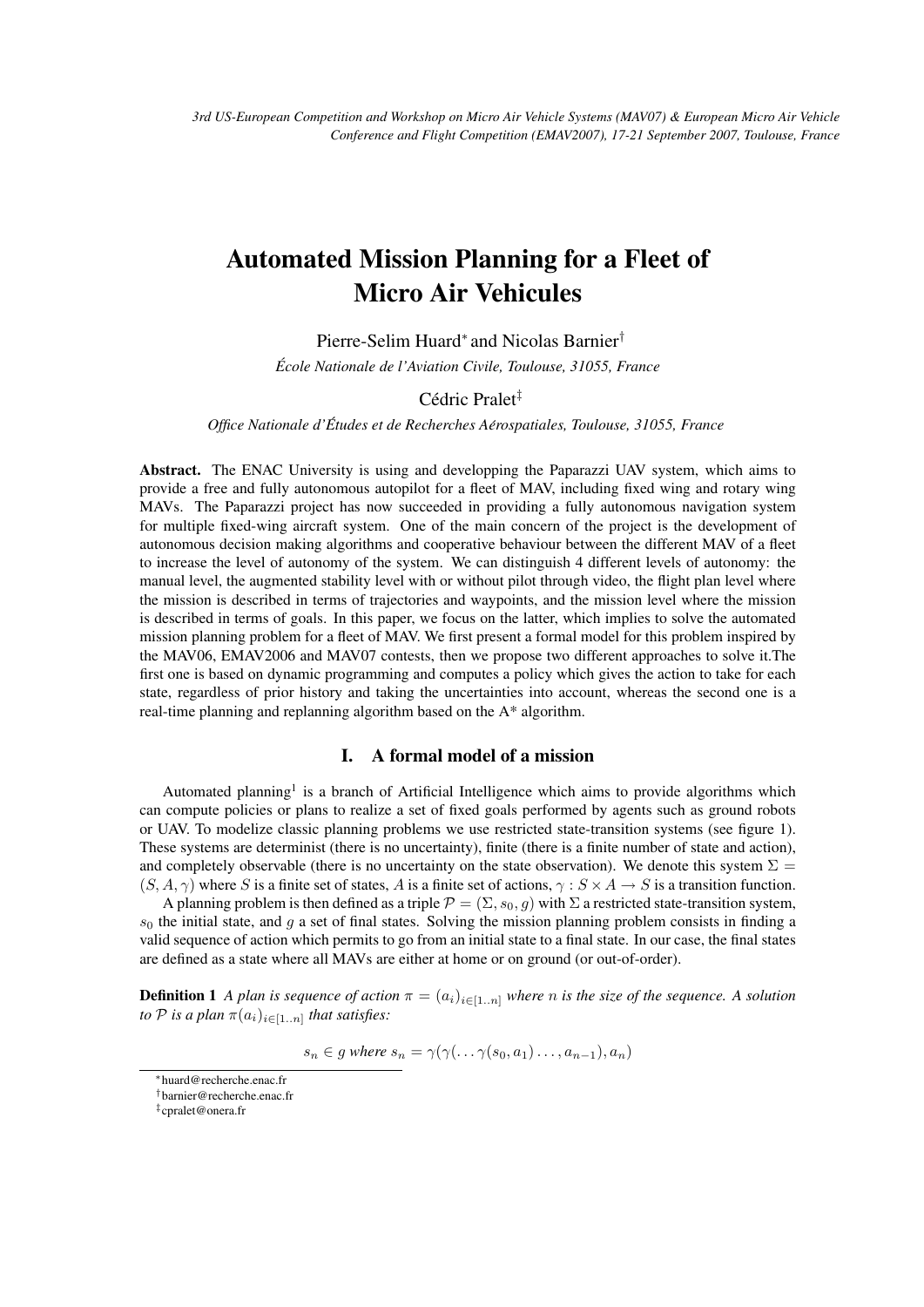

Figure 1. A state transition system that describes a mission with 1 vehicle and 2 drop zones. 0 is home, 1 is the first drop zone, 2 is the second drop zone.

#### I.A. States description

Each state can be described with first-order logic or with variables representation. In this paper we only use the variables representation. We define each state as a set of variables which represents the state of each MAV of the fleet, and the achievement of each goal. Moreover, for a fleet of MAVs we need to synchronize the actions of the various aircraft. To do this synchronization, we add a variable for each MAV describing the time left to the end of the current action.

For each MAV  $i$  we have the following variables at decision step  $t$ :

- position $[i, t] \in [0, ..., n-1]$  is the position of the MAV and n is the number of waypoints in the mission.
- ball $[i, t] \in [0, \ldots, balls_{max}]$  is the number of paintballs left in the airframe.
- video[i, t]  $\in [0, 1]$  is set to 1 if the MAV has a video camera sensor. This variable is constant if we consider that the video camera won't fail during the mission.
- $flying[i, t] \in [0, 1]$  represents if the MAV is flying or not.
- $time[i, t] \in [0, ..., time_{max}]$  is the time to the end of the current action and  $time_{max}$  is the maximum time of an action.
- $action[i, t] \in \{nop, takeoff, qo(x), eight, drop, land, nop\}, x \in [0, \ldots, n-1]$  is the current action.

For each goal k we have :  $goals[k, t] \in [0, 1]$ , deepending whether the goal k is achieved or not.

At the initial state all MAVs are on ground.

#### I.B. Actions and transitions description

The transition function  $\gamma$  describes the constraints,<sup>2</sup> i.e. the preconditions and postconditions of an action that bind two successive states. Therefore, we use the language of constraints to express  $\gamma$ . An action for a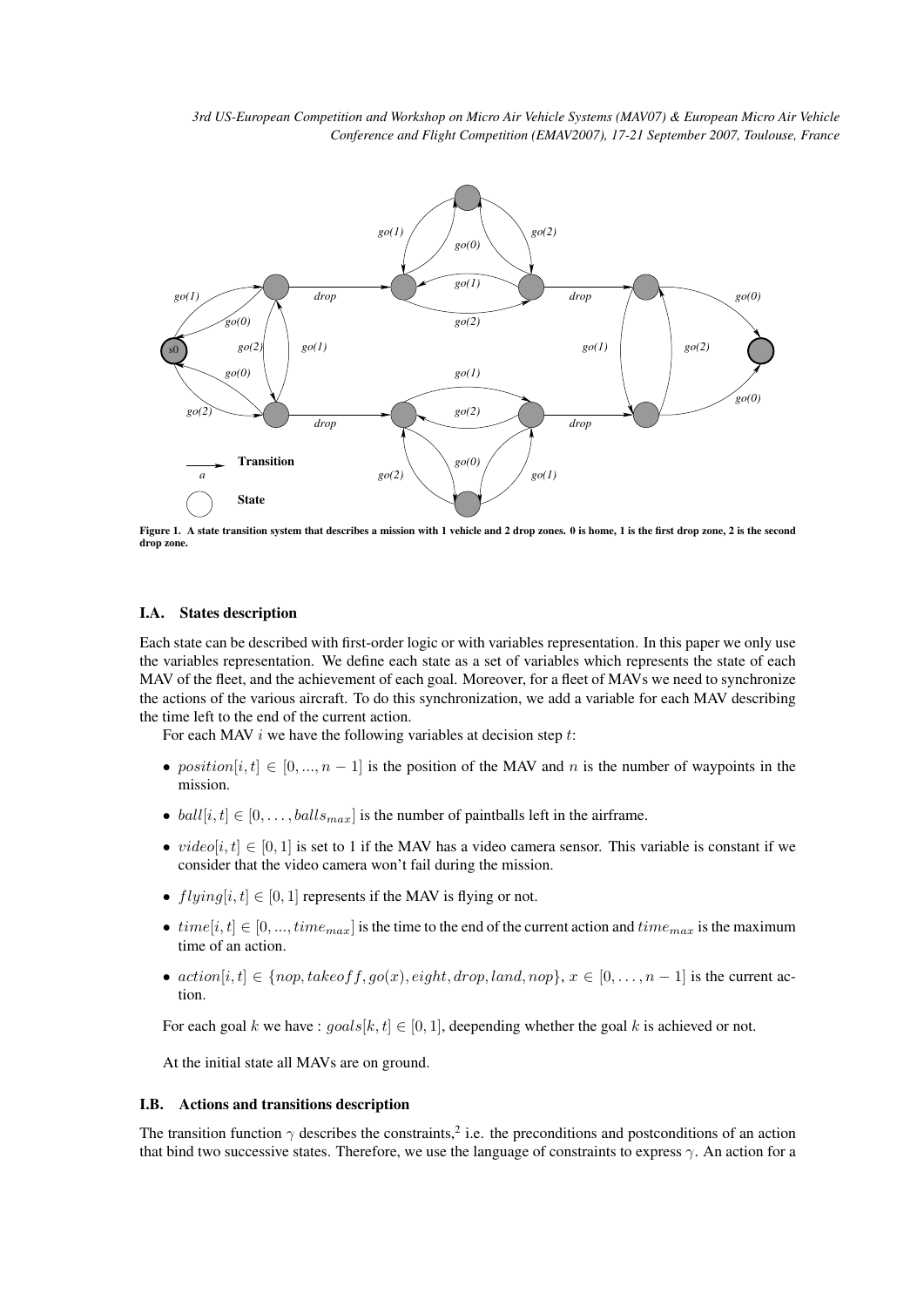fleet of MAVs is the vector  $a = (a_1, a_2, \dots a_i \dots, a_{nb\text{-}aircraft})$  of the actions of each MAV. In this paper we consider for each MAV the following actions: Takeoff, Land, Move, Eight<sup>a</sup> and Drop<sup>b</sup>.

#### *I.B.1. The preconditions*

A MAV has to finished its current action before it begins a new one, therefore for each action we have the following precondition:  $time[i, t] = 0$ .

In this paper we consider the following constraints:

**Takeoff** The MAV is on the ground and Takes off, which gives the following constraint:  $(flying[i, t] = 0)$ 

**Land** The MAV is flying and lands on the ground:  $(flying[i, t] = 1)$ 

**Move** The MAV is flying and move to a waypoint x:  $(flying[i, t] = 1)$ 

Eight The MAV does a eight figure centered over the target x to identify it:  $(flying[i, t] = 1) \land (position[i, t] = x) \land$  $(video[i, t] = 1)$ 

**Drop** The MAV drops a ball on the target x:  $(flying[i, t] = 1) \wedge (position[i, t] = x) \wedge (ball[i, t] > 0)$ 

**Nop** The MAV is on the ground and does no action:  $((time[i, t] = 0) \lor (action[i, t] = nop)) \land (flying[i, t] =$ 0)

#### *I.B.2. Action in progress*

Additional other constraints need to be met as well by the following variables.

If  $time[i, t] > 1$  the current action is not finished, so the state variables are constants except for the time variable:

$$
position[i, t+1] = position[i, t]
$$
  
\n
$$
ball[i, t+1] = ball[i, t]
$$
  
\n
$$
flying[i, t+1] = flying[i, t]
$$
  
\n
$$
action[i, t+1] = action[i, t]
$$

The evolution of the time to the end:

$$
time[i, t] > 0 \Rightarrow time[i, t + 1] = time[i, t] - 1
$$
  
\n
$$
time[i, t] = 0 \Rightarrow time[i, t + 1] = duration(action[i, t + 1]) - 1
$$

#### *I.B.3. The effects*

If  $time[i, t] = 1$ , the constraints translating the effects of actions are applied to the state variables:

- After taking off the aircraft is flying, the  $flying$  variable is set to 1 (see equation (1)).
- After landing the aircraft is on the ground, the  $flying$  variable is set to 0 (see equation (2)).
- After moving to x the aircraft position is x (see equation (3))

<sup>a</sup>*Eight*: MAV does a eight figure centered on a target

<sup>b</sup>*Drop*: MAV drops a paintball on a target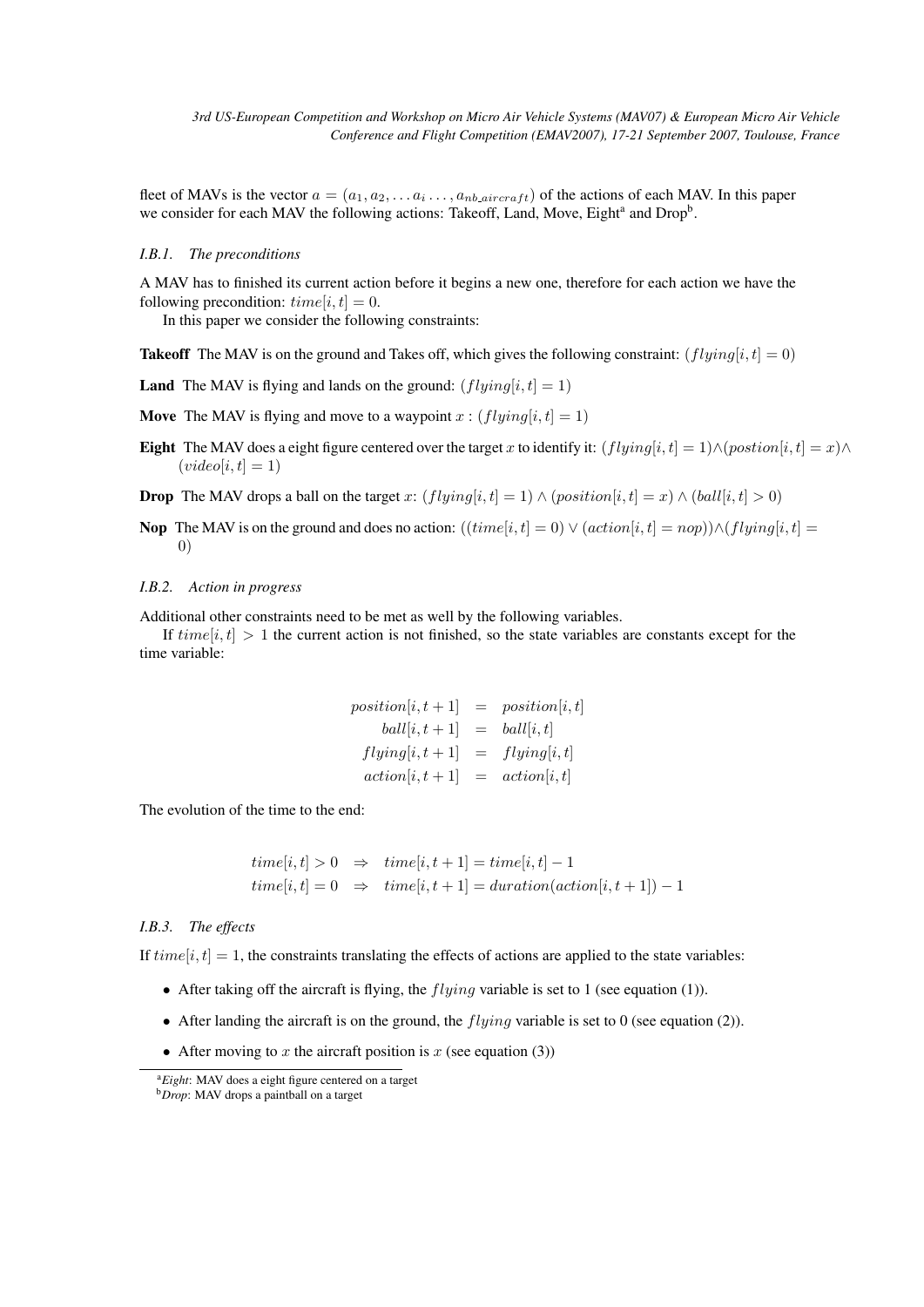$$
action[i, t] = takeoff \Rightarrow flying[i, t + 1] = 1
$$
\n(1)

$$
action[i, t] = land \Rightarrow flying[i, t + 1] = 0
$$
\n
$$
tion[i, t] = move(x) \Rightarrow position[i, t + 1] = x
$$
\n(3)

$$
action[i, t] = move(x) \Rightarrow position[i, t + 1] = x \tag{3}
$$

Let k be the goal corresponding to the realisation of  $action[i, t]$  at  $position[i, t]$ . If  $time[i, t] = 1$  then:

$$
action[i, t] = eight \Rightarrow goal[k, t + 1] = 1
$$
  

$$
action[i, t] = drop \Rightarrow (goal[k, t + 1] = 1) \land (ball[i, t + 1] = ball[i, t] - 1)
$$
  

$$
goal[k, t] \le goal[k, t + 1]
$$

#### I.C. Optimisation

To compare the quality of different solutions we use a criterion, also called utility function  $(U : S \to \mathbb{R})$ . This criterion permits to choose the best solution. In some cases, finding the optimal solution can be too expensive computationaly speaking. In those cases we use the criterion to find a "good" solution (but not the best).

In this paper, we chose to first maximize the amount of goal achieved (or the sum of the utilities if some goal are more important than others) within a given time and then to minimize the duration of the mission.

### II. Mission planning under uncertainty

In the first part we have not modelised the uncertainties in the problem. We write it as if it traduces the reality of operations. However, the result of an action is not always deterministic. Markov Decision Processes<sup>3</sup> are a frequently used model to take into account the uncertainty of the effects of an action. It introduces the probability of transition between two states as a function  $T : S \times A \times S \rightarrow [0, 1]$ . In this paper we choose to use a formalism based on Uncertainties, Feasibilities<sup>c</sup>, and Utilities<sup>4</sup> which is better suited to our problem because we have already describe feasibilities and utilities in the previous section. Therefore we only need to describe uncertainties.

We suppose the result of an action does not depend on the prior history, it depends of the current state and of the enviroment only.

# II.A. The uncertainties

We assume that only the achievement of a goal is uncertain. We define the probability of identification of a target at the end of the eight figure by the MAV i:

$$
P_{id}(i) = P\left(goal[k,t+1] = 1 \mid goal[k,t] = 0, action[i,t] = eight, time[i,t] = 1, position[i,t] = pos(k)\right)
$$

Let  $\{i_1, \ldots, i_m\}$  be a set of MAV verifying  $action[i, t] = eight, time[i, t] = 1, position[i, t] =$  $pos(k)$ . The event "MAV *i* identify the target k" does not depend of the event "MAV *j* identify the target  $k$ ", therefore using the Poincaré formula we have:

$$
P_{id} = P(goaI[k, t+1] = 1 | goal[k, t] = 0)
$$
  
= 
$$
\sum_{j=1}^{m} (-1)^{j-1} \sum_{1 \le i_1 < \dots < i_j \le m} [P_{id}(i_1) \times P_{id}(i_2) \times \dots \times P_{id}(i_j)]
$$

<sup>c</sup>Feasibilities corresponds to the transition constraints.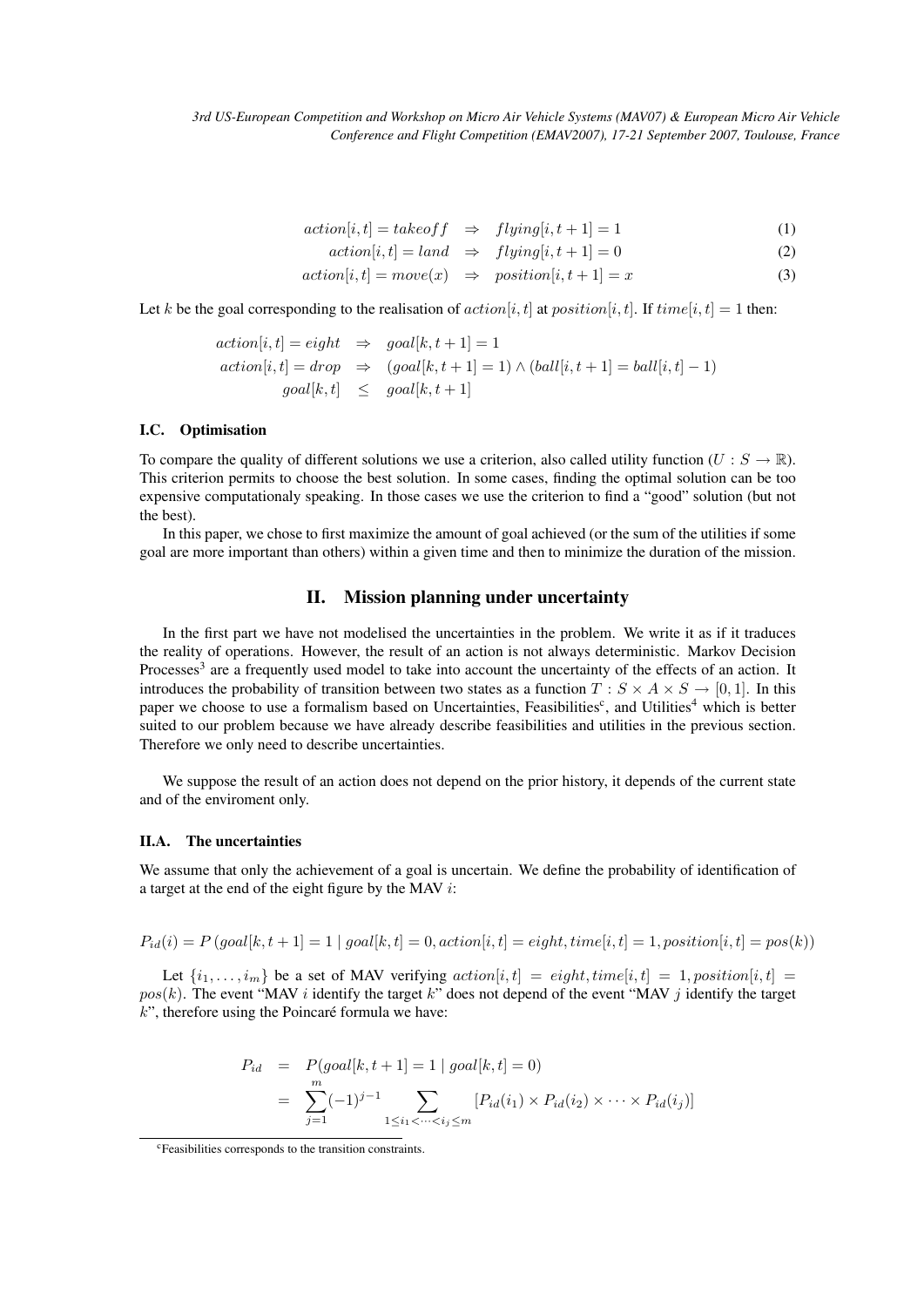And if  $P_{id}(i) = p$  does not depend of the MAV i we have:

$$
P_{id} = \sum_{j=1}^{m} (-1)^{j-1} \sum_{l=1}^{j} \binom{j}{l} p^{l}
$$
 (4)

We can define the probability of dropping a ball close to the target using the same properties as in (4).

#### II.B. Solving

To solve a planning mission with uncertainty, we propose to generate an optimal policy  $\pi : S \to A$  which will maximize the expected utility after each step of decision. We use Bellman's optimality equations (see equations 5 and 6) and dynamic programming<sup>3,5</sup> to compute the optimal value  $V_n^*(s)$  at each step of decision n for each state s and the corresponding action  $\pi_n(s)$ .

$$
V_n^*(s) = \max_{a \in \mathcal{A}} \sum_{s' \in \mathcal{S}} P(s, s', a) \left( (U(s') - U(s)) + V_{n+1}^*(s') \right)
$$
(5)

$$
\pi_n(s) = \underset{a \in \mathcal{A}}{\text{argmax}} \sum_{s' \in \mathcal{S}} P(s, s', a) \left( (U(s') - U(s)) + V_{n+1}^*(s') \right) \tag{6}
$$

However some problems cannot be solved within acceptable computation times (e.g. a mission with 3 targets, 1 MAV and 120 decision steps can take as much as 3 hours to solve on a PIV 3GHz). Moreover, it might be impossible to know the probabilities of transition between state, or to a long time before the mission the field conditions such as wind.

# III. Real time mission planning and replanning

Our second method is a real-time planning and replanning algorithm. It permits to solve problems that cannot be modelled with probabilities. The algorithm we use to compute the plan is based on the classic A\* algorithm.<sup>6</sup> We build a plan *offline* assuming all actions are deterministic and will succeed. During the execution of the plan we check whether an action fail or does not end in the forecasted state, and replan when necessary.

We define three different stages of the real-time planning<sup>7</sup> and replanning algorithm. The *A\* planner* which builds a new plan from current state, the *execution* which runs the plan, and the *controller* which checks if the plan needs to be corrected (see figure 2).



Figure 2. Execution / planning scheme.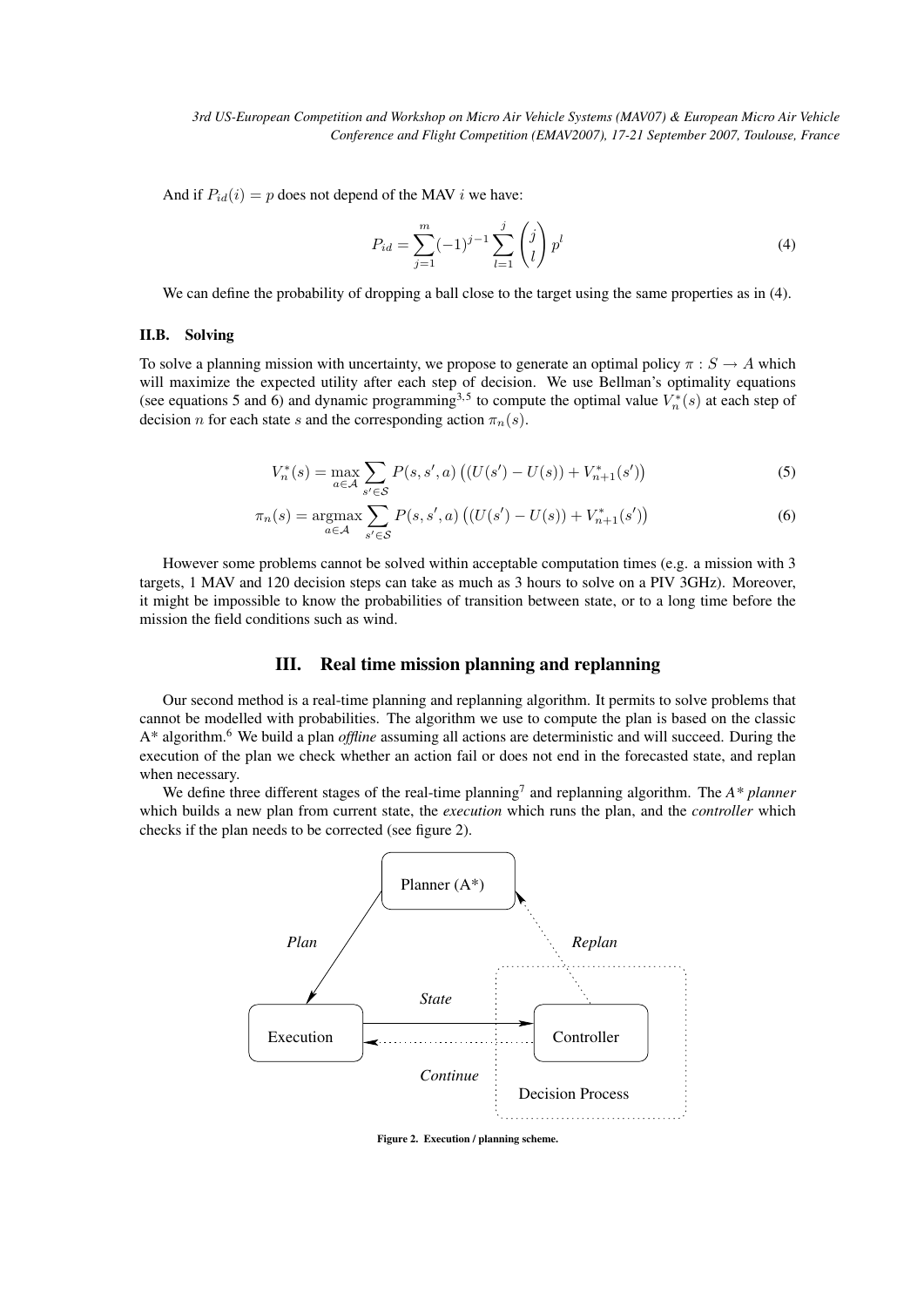# III.A. Planning

The  $A^*$  algorithm is a pathfinding algorithm<sup>d</sup> often used in IA planning because of it simplicity and efficiency due to the fact that it expands estimated best nodes first. To estimate the cost of the best solution that goes through state  $n$  we use:

$$
f(n) = g(n) + h(n)
$$

Where  $g(n)$  is the time to go from initial state to n. and  $h(n)$  is an estimated time to the solution from n.



Figure 3. Estimated cost of a partial solution.

The  $A^*$  algorithm usually stores partial solutions into a priority queue using a function f to estimate the cost of a partial solution. It expands the node with the best priority, and store the new partial solutions into the same priority queue. To minimize the cost of the mission we include a penality in  $g$  for solution state where a goal is not done. Let  $G$  be the set of goal that are not achieved, the penality for a solution state is:

$$
penality = \left(\sum_{k \in G} U[k]\right) \times time_{mission}
$$

$$
cost = g + penalty
$$

Where  $time_{mission}$  is the maximum time allocated to the execution of the mission.

# III.B. Execution Control and replanning

The planner sends to the execution module of the MAV a plan  $\pi = (a_k)_{1 \leq k \leq n}$  and the predicted resulting states  $p = (s_k)_{1 \leq k \leq n}$ . After each step of the plan, we enter a decision process where the controller decides whether to continue with the execution of the plan or to build a new plan to cope with an unpredicted state, i.e. if  $\gamma(s_{t-1}, a_t) \neq s_t$ . In those cases, the planner needs to give a new plan as soon as possible. The online computing time ct of a new plan needs to be very small compared to the decision time step  $time\_step$ . We choose the following condition:

$$
ct < \frac{time\_step}{10} \tag{7}
$$

In case the previous condition fails, we repair the previous plan thus If the last action of MAV  $i$  failed, the MAV  $i$  redo this action before resuming his plan. The condition 7 is likely to fail when few goals have been achieved.

 $d$ Pathfinding = find the shortest path.